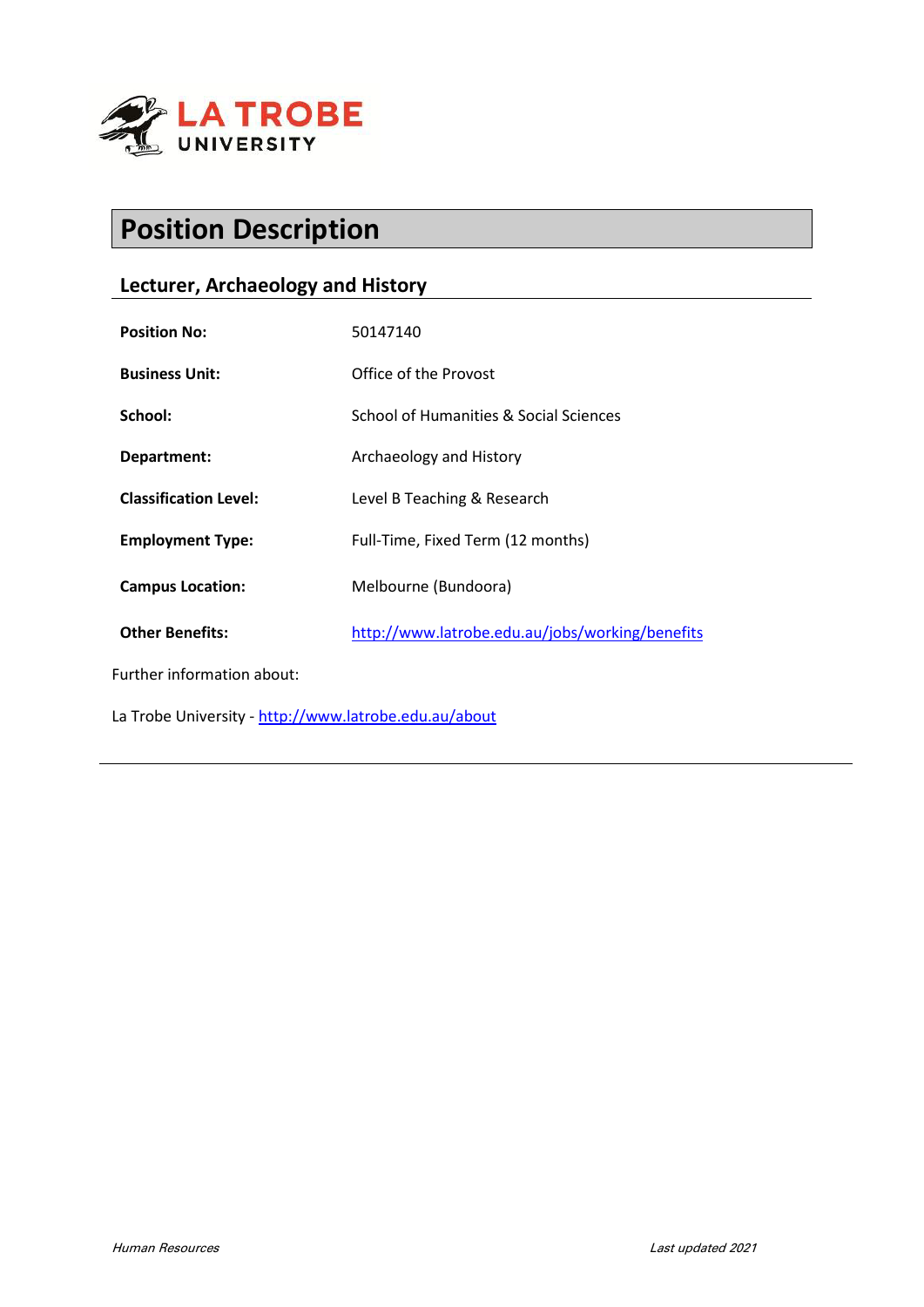# **Position Context/Purpose**

This is a 12-month fixed term position to coordinate and deliver two undergraduate subjects within the Bachelor of Archaeology Degree: ARC2DIG 'Digging Archaeology: an introduction to archaeological excavation' (in Semester 2 of 2022); and ARC2SCI 'An Introduction to Archaeological Science' (in both Semester 2 of 2022 and Semester 1 of 2023). Both ARC2DIG and ARC2SCI are established subjects with existing developed resources, but some redevelopment may be required prior to their delivery. Additionally, the successful candidate will be encouraged and supported to continue with their own research activities, including developing research programs and funding proposals, undertaking primary research, and the publication and dissemination of that research. Candidates should note that the Archaeology program is going through a period of growth and has plans to advertise two continuing positions, both commencing during 2023, from which they would not be precluded from applying.

ARC2DIG Subject Details: [https://handbook.latrobe.edu.au/subjects/2022/arc2dig](https://handbook.latrobe.edu.au/subjects/2022/arc2dig?year=2022)

ARC2SCI Subject Details[: https://handbook.latrobe.edu.au/subjects/2022/ARC2SCI](https://handbook.latrobe.edu.au/subjects/2022/ARC2SCI)

#### **Duties at this level will include:**

- Develop, coordinate and teach a high-quality learning experience that engages students through a combination of online learning face-to-face tutorials, practical classes, demonstrations, workshops, student field excursions, clinical sessions and/or studio sessions.
- Demonstrate a scholarly approach to learning and teaching and contribute to disciplinary teaching pedagogy and research.
- Keep abreast of innovations in teaching and learning in areas such as, but not restricted to, online and blended delivery and incorporate where appropriate.
- Conduct and publish, or otherwise disseminate high quality and/or high impact research as a member of a team or independently and produce conference/seminar papers and publications from that research.
- Contribute to writing up research findings for publication and dissemination.
- Contribute to a robust and ambitious research culture.
- Continue to develop professional practice skills/knowledge and expertise.
- Perform allocated administrative functions effectively and efficiently.
- Participate in continuing education for the profession or the teaching community.
- Contribute to building relationships at local and national level.
- Undertake other duties commensurate with the classification and scope of the position as required by the Head of Department or Head of School.

#### **Essential Criteria**

#### **Skills and knowledge required for the position**

- PhD or equivalent accreditation and standing recognised by the University/profession as appropriate for the relevant discipline areas.
- Experience of effective teaching in a university environment.
- Evidence of high quality and/or high impact research conducted and published or otherwise disseminated, relative to opportunity.
- Sound analytical skills with an ability to communicate complex information clearly both orally and in writing.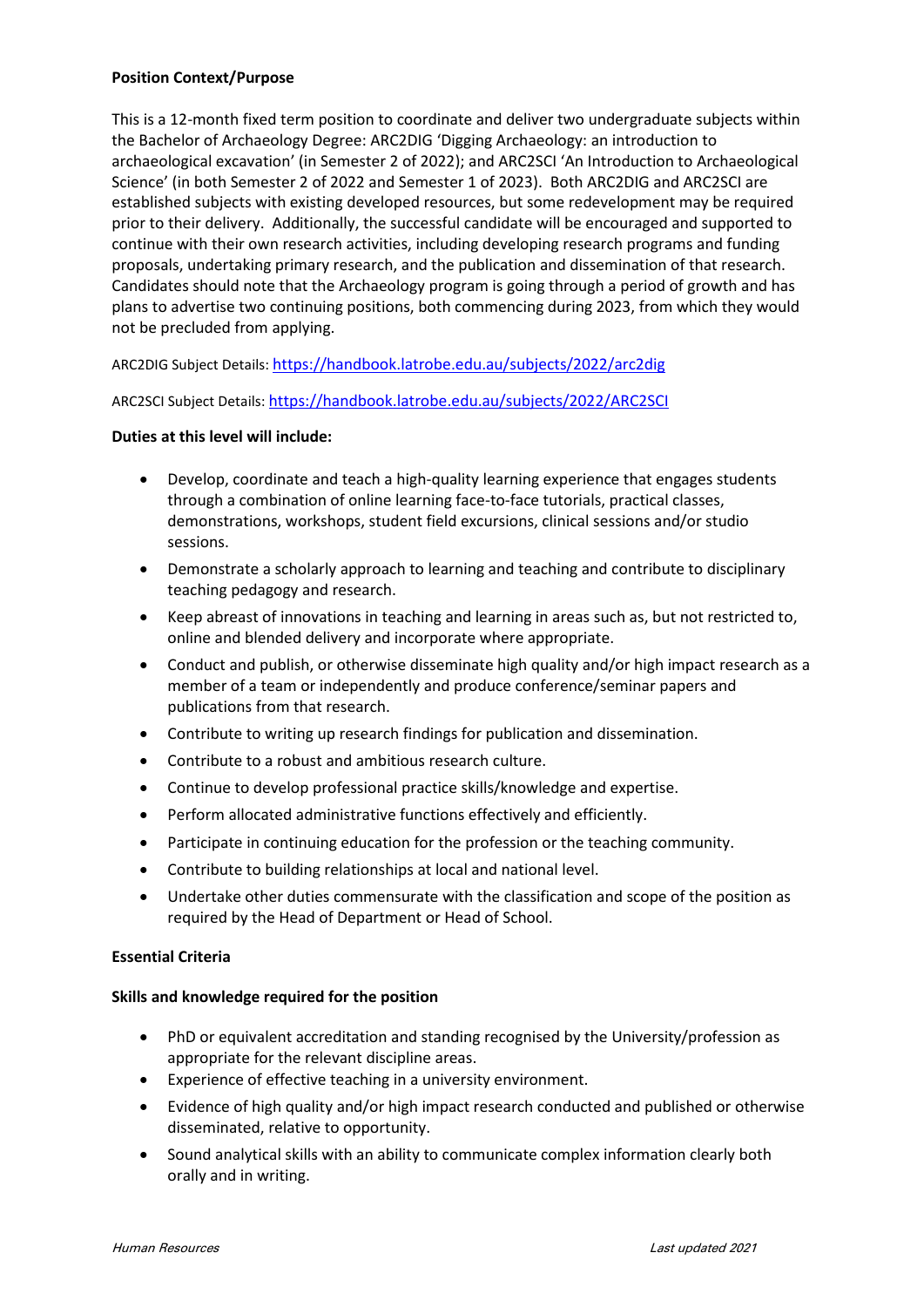- High level organisational skills with the ability to set priorities, meet deadlines, initiate and follow-up actions, all with minimal or no supervision.
- High level oral and written communication skills, including the ability to interact effectively with people from a diverse range of backgrounds.
- Demonstrated ability to work collaboratively and productively with staff and students from a diverse range of backgrounds.
- Evidence of the ability to work as a member of a team in a co-operative and collegial manner.
- Ability to teach Archaeological Field methods and Archaeological Science (broadly interpreted) subjects.

# **Skills and knowledge that are desirable for the position:**

- Experience in the preparation of research proposal submissions to external funding bodies and evidence of success in securing research.
- Extensive excavation experience within an Australian context.
- Graduate Certificate in Higher Education or similar evidence of professional preparation for HE teaching.

# **Capabilities required to be successful in the position**

- Ability to demonstrate self-awareness, see things from another person's perspective and actively seek out and act on feedback to improve knowledge, skills and behaviour.
- Ability to work collaboratively, recognise the value of diversity and model accountability, connectedness, innovation and care.
- Ability to think creatively, explore new ideas and respectfully challenge existing practices in order to improve current ways of working.
- Ability to implement improvements to local processes.

# **Essential Compliance Requirements**

To hold this La Trobe University position the occupant must:

- hold, or be willing to undertake and pass, a Victorian Working With Children Check; AND
- take personal accountability to comply with all University policies, procedures and legislative or regulatory obligations; including but not limited to TEQSA and the Higher Education Threshold Standards.

#### **Other Information**

The position description is indicative of the initial expectation of the role and subject to changes to University goals and priorities, activities or focus of the job.

#### **Position Flexibility**

La Trobe University is committed to providing a diverse, inclusive and respectful working environment for all staff. We offer flexible work arrangements that can assist you in balancing your work and other responsibilities.

#### **Why La Trobe:**